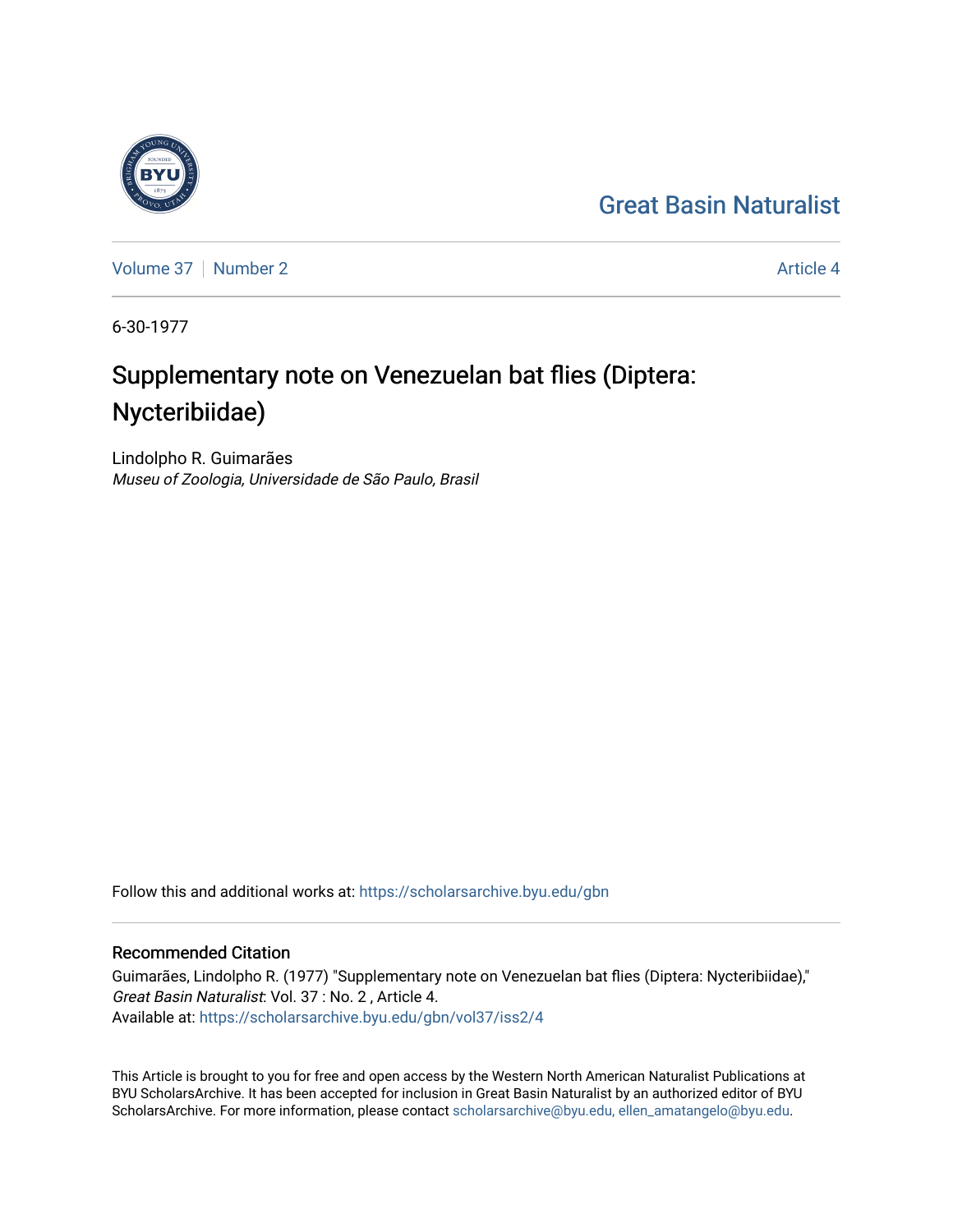#### SUPPLEMENTARY NOTE ON VENEZUELAN BAT FLIES (DIPTERA: NYCTERIBIIDAE)

#### Lindolpho R. Guimarães<sup>1</sup>

ABSTRACT. - Basilia dunni Curran (1935) is reported from Venezuela for the first time, and comments are made on four other indigenous species.

After the publication of Venezuelan Nycteribiid Bat Flies (Guimarães 1972) I received 17 additional vials with 33 speci mens of nycteribiids from Dr. Vernon J. Tipton. They were collected in the same area where the previous collection was made. The cumulative total number of specimens collected by the personnel of the Smithsonian Venezuelan Project (SVP) is 166, from 94 host specimens. There are five species represented in the new material, of which one had been recorded previously from Venezuela and one, Basilia dunni Curran (1935), is reported for the first time.

Basilia anomala Guimarães and D'Andretta, 1956 Fig. 1 Basilia anomala: Guimaraes, 1972: <sup>1</sup>

PRESENT RECORD.— One female ex Rhogeessa tumida (SVP 11109), Miranda: 5 km E Rio Chico, near Puerto Tuy, 6-XI-1966.

Remarks.— This is the second known fe male of the only South American species with three tergal plates.

The abdomen of the female figured in the original description (Guimaraes and D'Andretta 1956) was swollen, and so some what different from the specimen figured herein, chiefly with regard to the shape of tergal plates <sup>I</sup>and III. In this specimen, the abdomen is rather shrunken, the lateral margins of tergal plate <sup>I</sup>are rolled up, and the posterior margin looks bilobate, due to a notch on the midline; viewed under the stereomicroscope, the midline of the tergite appears depressed. Tergal plate III is more regular: the lateral margins converge to ward the back, and the posterior margin is slightly emarginate.

Basilia dubia Guimarães and D'Andretta, 1956

Basilia dubia: Guimaraes, 1972: 3

PRESENT RECORDS. — Two females, ex Myotis albescens (SVP 16173), Amazonas:



1 Fig. 1. Basilia anomala, abdomen of female, dorsal Fig. 1. Basilia anomala, abdomen of female, dorsal view (SVP 11109).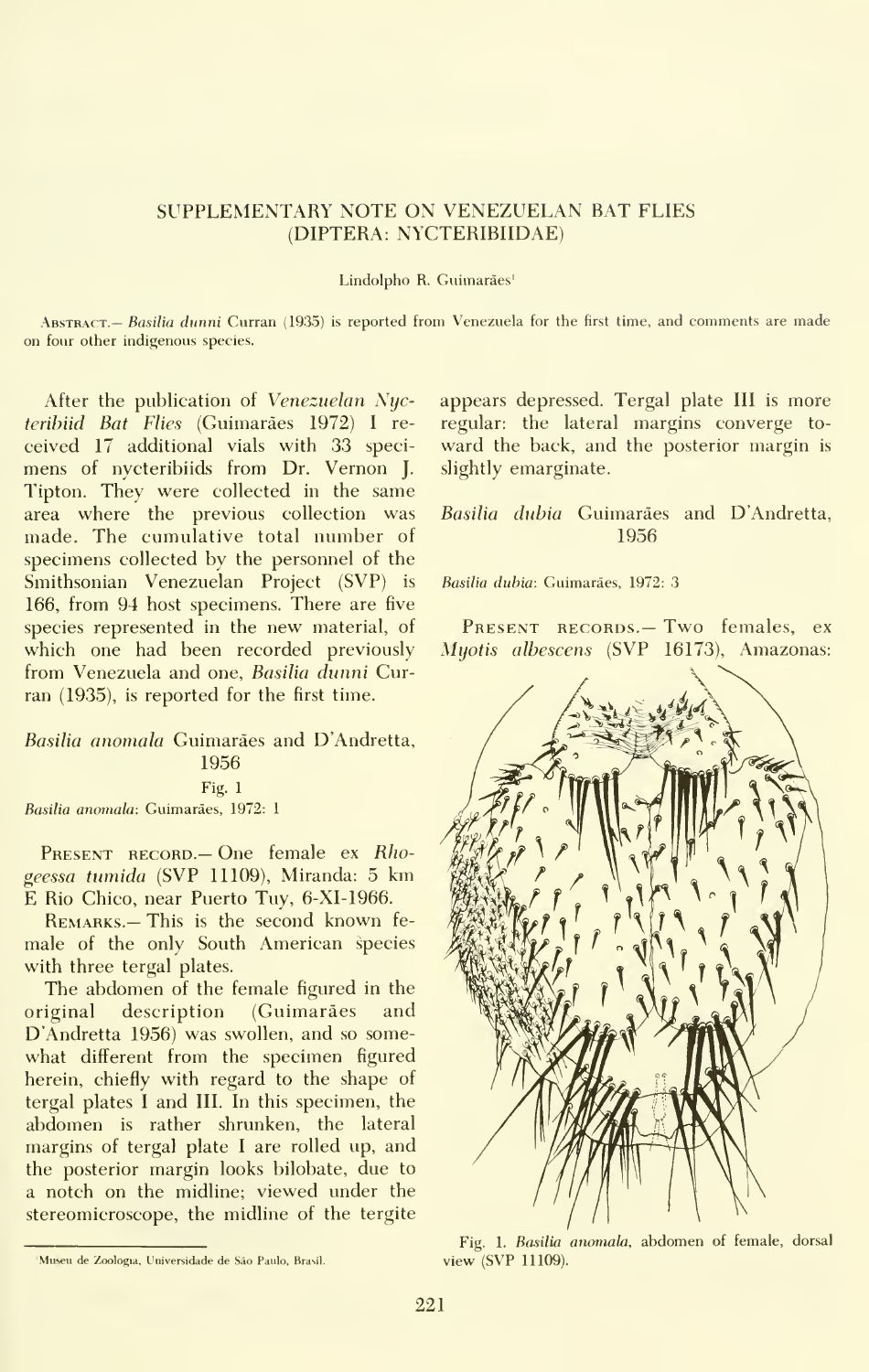Belém, Rio Cunucunuma, 150 m elev., 1-II-1967; 3 females and 2 males, ex Myotis al bescens (SVP 16210), Amazonas: Belém, Rio Cunucunuma (mouth Caño Culebra), 150 m elev., 2-II-1967; 3 females, ex Myotis albes cens (SVP 19515 and 19634), Amazonas: <sup>1</sup> km down Casiquare Canal from Capibara, <sup>130</sup> m elev., 6-VI-1967 and 13-VI-1967.

REMARKS.-The characters that distinguish this species from B. carteri show some variability. The females mentioned in my 1972 paper had <sup>a</sup> less cordiform tergal plate <sup>I</sup> than specimens previously known; one specimen, from Apure, had no pustulate setae on the lateral connexivum. Among the females now examined, the majority of which have tergal plate <sup>I</sup> perfectly cordi form, I found one specimen with the margin truncate, and one specimen with a much more elongate plate than the others. In some specimens the pustulate setae of the lateral connexivum are so few (3-4) and so small that they are hardly visible.

#### Basilia ferrisi Schuurmans-Stekhoven, 1931

#### Basila ferrisi: Guimarães, 1972: 7

PRESENT RECORDS.-One female (SVP 43462) ex Myotis simus, Monagas: Mata de Bejuco, <sup>54</sup> km SE Maturin, <sup>18</sup> m elev., 3- VI-1968; two females (SVP 44232), ex Myotis nigricans. Falcon: Capatarida, <sup>40</sup> m elev., 26-VI-1968.

#### Basilia dunni Curran, 1935 Fig. 2

Basilia dunni Curran, 1935: 3, Figs. 1, 2; Scott, 1936: 497 (citation); Del Ponte, 1944: 118, 124 (citation and key); Guimaraes, 1946: 16, 20 (citation and key); Guimaraes and D'Andretta, 1956: 26 and 95, Figs. 152, 153 (key and redescription of holotype); Maa, 1965: 380 (included in the subgenus Pseudelytromyia); Guimaraes, 1966: 399, Fig. 37 (com ments and description of male) Guimaraes, 1968: 101.2 (citation).

PREVIOUS RECORDS AND HOSTS.- Panamá: Santa Rosa, ex Myotis nigricans (holotype); Canal Zone, Juan Mina, ex Myotis n. nigri cans; Darien, Rio Tuira, ex Myotis albescens.

PRESENT RECORDS.- Five females (SVP 29146 and 29149), ex Myotis albescens, Amazonas: almost directly across Rio Manapiare from camp, <sup>155</sup> m elev., 26-VII-1967; two females (SVP 30603), ex Myotis albescens, Amazonas: Paria, 25 km SEE Puerto Ayacucho, <sup>114</sup> m elev., 13-IX-1967.

 $R_{EMARKS.} - B.$  dunni is here recorded for the first time from Venezuela; it was known only from Panamá. The holotype was found on Myotis nigricans; all other records were from Myotis n. nigricans (1) and from Myotis albescens (4).

The two figures of the female of this species (Curran 1935, Guimarães and D'Andretta 1956) were based on the holotype. In the specimen now figured the dis cal setae of tergal plates <sup>I</sup> and II are fewer than in the holotype. The male was de scribed and figured by me in 1966.

In my key to females of Venezuelan species of Basilia (Guimaraes 1972) B. dunni



Fig. 2. *Basilia dunni*, abdomen of female, dorsal view (SVP 29146).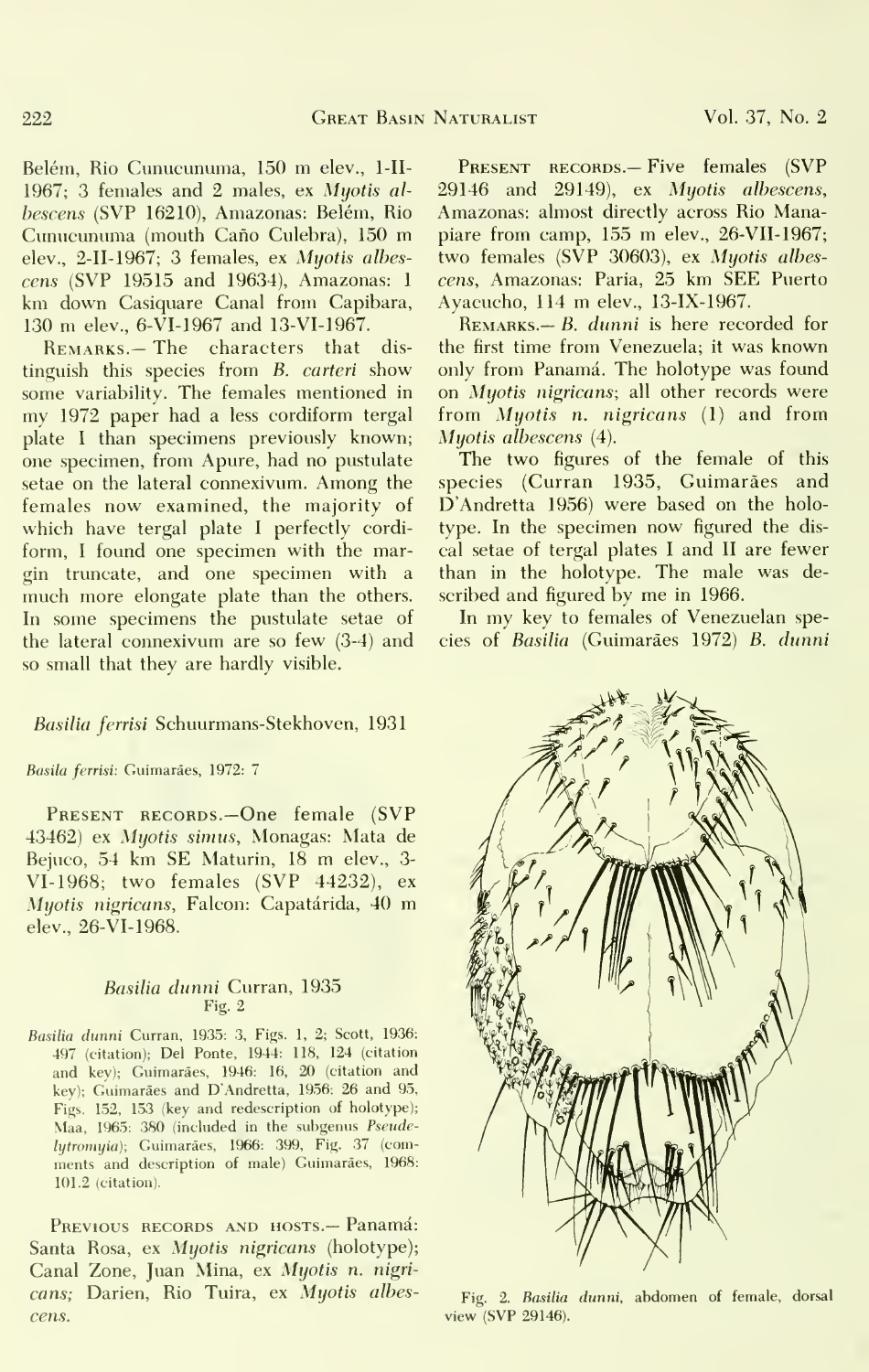should appear in the last couplet, after B. ferrisi, as follows: "Tergal plate II with dis cal setae in irregular rows converging obliquely toward the midline; longer setae of posterior margin of tergal plate <sup>I</sup> not reaching the posterior margin of tergal plate II."

Basilia ortizi Machado-Allison, 1963 Figs. 3, 4, 5

#### Basilia ortizi: Guimarães, 1972: 2

PRESENT RECORDS.- Five males and seven females ex Eptesicus (SVP 25562A, 26765, 26767, 26768, 26770, 26771, and 26773),



Fig. 3. Basilia ortizi, spiniform setae of the posterior margin of the fourth visible stemite of the male.



Amazonas: San Juan, Rio Manapiare, <sup>155</sup> m elev., 9 and 15-VII-1967.

Remarks.— As previously noted (Gui maraes 1972), this species closely resembles B. bequaerti. It is indeed difficult to believe that it is a good species, but only the examination of specimens from the same host and area will allow a firm decision.

On the basis of the specimens seen, it seems to me that the setae of the lateral connexivum, especially the outer ones, are a little longer in B. ortizi than in B. bequaerti. The posterior processes of tergal plate II are narrower in *ortizi*, although not as thin as those of B. wenzeli.

The number of setae on this process is also quite variable. Guimarães and D'Andretta (1956) state that B. bequaerti has from four to six spiniform setae and from two to four long and robust setae.



Fig. 4. Basilia ortizi, genitalia of the male, lateral. Fig. 5. Basilia ortizi, abdomen of the female, dorsal view (SVP 26771).